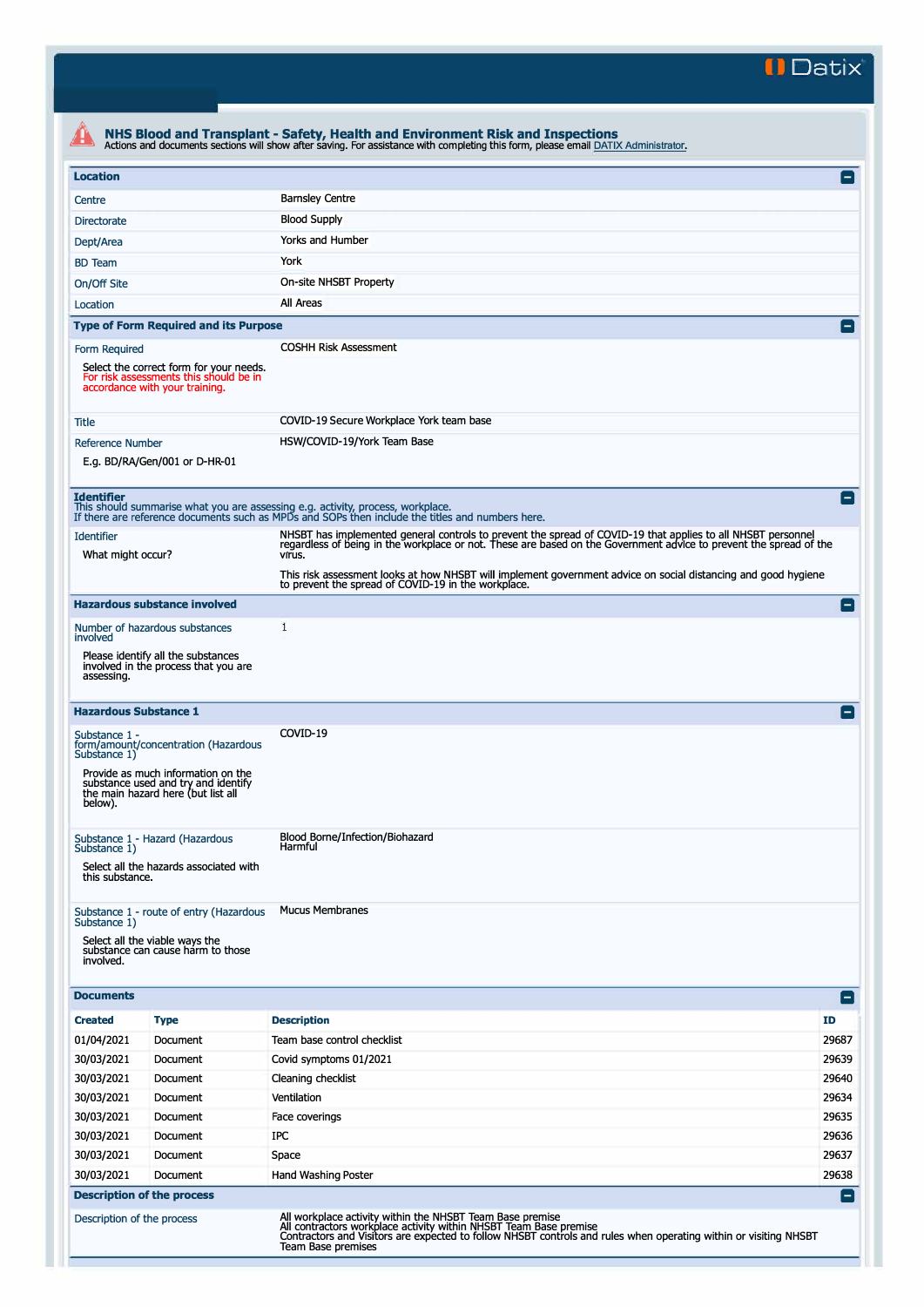## Frequency/duration of exposure and who is affected?

| Frequency/duration of exposure and who<br>is affected? (Frequency/duration of<br>exposure and who is affected?) | All employees, contractors and visitors can be affected<br>Believed to be transmitted through:<br>contact with respiratory droplets generated by coughing and sneezing<br>contact with contaminated surfaces<br>aerosol generating procedures as well as contact with infected surfaces |
|-----------------------------------------------------------------------------------------------------------------|-----------------------------------------------------------------------------------------------------------------------------------------------------------------------------------------------------------------------------------------------------------------------------------------|

e

۸

Ξ

Е

Inherent Risk Grading<br>Inherent risk is an evaluation of the damage that could occur assuming there are no controls are in place or there is catastrophic failure of the controls. It is<br>completed for the activity / assessmen

| <b>Inherent Risk</b>                                       |                       | Impact            |                      |            |                       |              |  |
|------------------------------------------------------------|-----------------------|-------------------|----------------------|------------|-----------------------|--------------|--|
| Red-Extreme<br>Orange-High<br>Yellow-Moderate<br>Green-Low | Likelihood            | <b>Negligible</b> | <b>Minor</b>         | Moderate   | Major                 | Catastrophic |  |
|                                                            | <b>Almost Certain</b> | $\circ$           | $\bullet$            | $\bullet$  | $\bullet$             | $\bullet$    |  |
|                                                            | Likely                | $\bigcirc$        | $\bullet$            | $\bullet$  | $\bullet$             | $\bullet$    |  |
|                                                            | <b>Possible</b>       | $\bullet$         | $\overline{O}$       | $\bullet$  | $\bullet$             | $\bullet$    |  |
|                                                            | <b>Unlikely</b>       | $\bullet$         | $\circ$              | $\bigcirc$ | $\bullet$             | $\bullet$    |  |
|                                                            | Rare                  | $\bullet$         | $\bullet$            | $\bullet$  | $\circ$               | $\bigcirc$   |  |
|                                                            |                       |                   | Rating (initial): 16 |            | Risk level (initial): |              |  |
|                                                            |                       | Extreme           |                      |            |                       |              |  |

**Controls in place**<br>Best practice is to directly link the controls to the hazards they are reducing and to list them in order of preference according to the hierarchy of control i.e.<br>eliminate, substitute, engineering cont

# Controls in place

Local controls outlined below;

| E.G. "Gloves available to wear YES"<br>For COSHH assessments please<br>consider other controls e.g. Health<br>Surveillance. | Colleagues know not report for work if showing any symptoms of COVID-19 symptoms include high temperature<br>and/or new and continuous cough or a loss of, or change in, your normal sense of taste or smell (anosmia)<br>Colleagues aware of other symptoms.<br>Colleagues know to avoid contact with someone who is displaying symptoms of coronavirus (COVID-19).<br>Colleagues know to avoid use of public transport, when possible<br>Colleagues Wash hands regularly as per government and NHSBT advice:<br>Upon entering and prior to leaving a workplace.<br>Before and after eating or smoking.<br>After coughing or sneezing.<br>Colleagues maintain social distancing of 2m from others, whenever possible.<br>Colleagues know how to implement good respiratory hygiene measures when coughing, sneezing, wiping or blowing<br>nose removing and putting on face coverings<br>Colleagues take temperature on arrival and clean thermometer thoroughly after use.<br>Colleagues use disposable tissues when coughing or sneezing and dispose of immediately after use into the nearest<br>waste bin or clinical waste bin<br>Colleagues wear an appropriate FFP2 face mask as required<br>When on site, all Visitors / Contractors to sign in and out<br>SOCIAL DISTANCING<br>Daily communications to emphasise social distancing.<br>Social distancing signage in place to remind staff about "hands face space"<br>Office-based colleagues working from home, wherever possible<br>Computers arranged to allow space between workstations<br>Computers arranged to avoid face to face working<br><b>CLEANING</b><br>Cleaning equipment is available in work areas.<br>Ensure all shared touch points, inclusive of all items on cleaning checklist, are cleaned as detailed.<br>Cleaning logs to be completed, signed, dated and records retained<br><b>OTHER</b><br>Good housekeeping and hygiene to be maintained in the workplace |
|-----------------------------------------------------------------------------------------------------------------------------|---------------------------------------------------------------------------------------------------------------------------------------------------------------------------------------------------------------------------------------------------------------------------------------------------------------------------------------------------------------------------------------------------------------------------------------------------------------------------------------------------------------------------------------------------------------------------------------------------------------------------------------------------------------------------------------------------------------------------------------------------------------------------------------------------------------------------------------------------------------------------------------------------------------------------------------------------------------------------------------------------------------------------------------------------------------------------------------------------------------------------------------------------------------------------------------------------------------------------------------------------------------------------------------------------------------------------------------------------------------------------------------------------------------------------------------------------------------------------------------------------------------------------------------------------------------------------------------------------------------------------------------------------------------------------------------------------------------------------------------------------------------------------------------------------------------------------------------------------------------------------------------------------------------------------------------------------|
| <b>Emergency Preparedness</b>                                                                                               | $\vert - \vert$                                                                                                                                                                                                                                                                                                                                                                                                                                                                                                                                                                                                                                                                                                                                                                                                                                                                                                                                                                                                                                                                                                                                                                                                                                                                                                                                                                                                                                                                                                                                                                                                                                                                                                                                                                                                                                                                                                                                   |
| Storage and disposal / accidental release<br>and fire fighting requirements                                                 | N/A                                                                                                                                                                                                                                                                                                                                                                                                                                                                                                                                                                                                                                                                                                                                                                                                                                                                                                                                                                                                                                                                                                                                                                                                                                                                                                                                                                                                                                                                                                                                                                                                                                                                                                                                                                                                                                                                                                                                               |
| <b>First Aid Measures</b>                                                                                                   | If individuals are displaying any symptoms of COVID -19 as listed above, inform the Line Manager, individual<br>concerned to go home and follow government quidelines.                                                                                                                                                                                                                                                                                                                                                                                                                                                                                                                                                                                                                                                                                                                                                                                                                                                                                                                                                                                                                                                                                                                                                                                                                                                                                                                                                                                                                                                                                                                                                                                                                                                                                                                                                                            |

Final risk Grading<br>Residual risk is an evaluation of the damage that could occur after taking into account the effectiveness of current controls. It is completed for the activity /<br>assessment as a whole.

| <b>Residual Risk</b>                                                                                                                                                                                                                                                                           |                       | Impact                          |                |                              |           |              |
|------------------------------------------------------------------------------------------------------------------------------------------------------------------------------------------------------------------------------------------------------------------------------------------------|-----------------------|---------------------------------|----------------|------------------------------|-----------|--------------|
| Red-Extreme<br>Orange-High                                                                                                                                                                                                                                                                     | <b>Likelihood</b>     | <b>Negligible</b>               | <b>Minor</b>   | <b>Moderate</b>              | Major     | Catastrophic |
| Yellow-Moderate<br>Green-Low                                                                                                                                                                                                                                                                   | <b>Almost Certain</b> | $\bigcirc$                      | $\bullet$      | $\bullet$                    | $\bullet$ | $\bullet$    |
|                                                                                                                                                                                                                                                                                                | Likely                | $\bigcirc$                      | $\bullet$      | $\bullet$                    | $\bullet$ | $\bullet$    |
|                                                                                                                                                                                                                                                                                                | <b>Possible</b>       | $\bullet$                       | $\overline{O}$ | $\bullet$                    | $\bullet$ | $\bullet$    |
|                                                                                                                                                                                                                                                                                                | <b>Unlikely</b>       | $\bullet$                       | $\overline{O}$ | $\bigcirc$                   | $\bullet$ | $\bullet$    |
|                                                                                                                                                                                                                                                                                                | Rare                  | $\bullet$                       | $\bullet$      | $\bullet$                    | $\bullet$ | $\bigcap$    |
|                                                                                                                                                                                                                                                                                                |                       | Rating (current): 4<br>Moderate |                | <b>Risk level (current):</b> |           |              |
|                                                                                                                                                                                                                                                                                                |                       |                                 |                |                              |           |              |
| Additional control measures to reduce risk<br>$\overline{\phantom{a}}$<br>When adding actions they should be targeting the highest risk areas to help reduce the residual risk from the activity.<br>Please note that you will have to save this record before the Actions section is enabled. |                       |                                 |                |                              |           |              |
| <b>Actions</b><br>—                                                                                                                                                                                                                                                                            |                       |                                 |                |                              |           |              |
| No actions.                                                                                                                                                                                                                                                                                    |                       |                                 |                |                              |           |              |